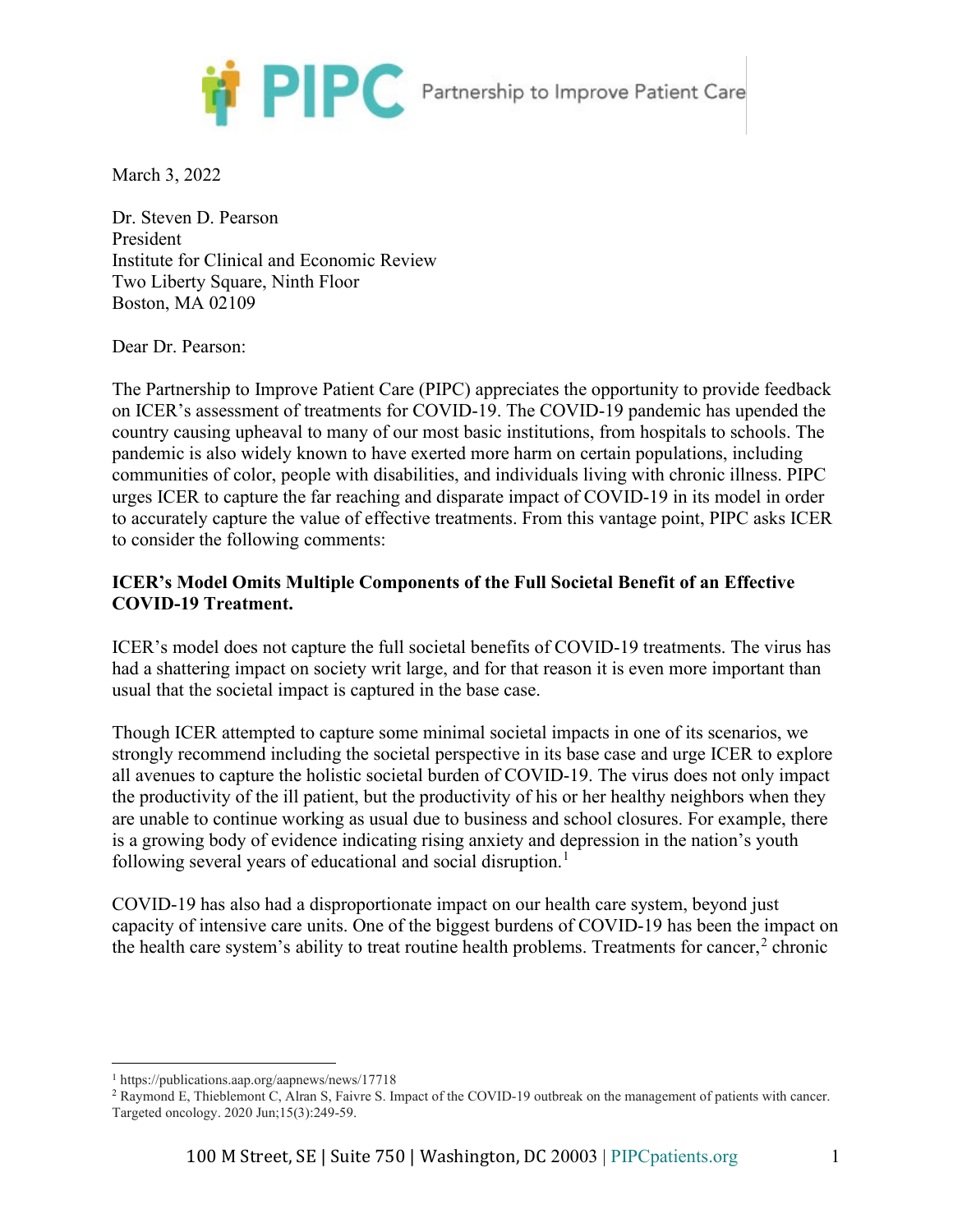

diseases, $3$  and scheduled or emergency surgeries<sup>[4](#page-1-1)</sup> have been delayed or cancelled. This has had a significant and documented effect on health outcomes and non-COVID mortality.<sup>[5](#page-1-2)</sup> With this in mind, an accurate representation of the value of successful treatments for COVID-19 should include this wider impact on the zero sum of scarce healthcare resources as a marginal public health value as previous studies have shown.<sup>[6](#page-1-3)</sup>

Treatments developed for coronaviruses now may also have considerable additional value in the future. Novel antibiotics not only have great value now because they can treat current infections, but also because they may be the only antibiotic option in the future where resistance to current therapies has been exhausted.<sup>[7](#page-1-4)</sup> In a similar vein, antivirals cannot be evaluated in a vacuum.<sup>[8](#page-1-5)</sup> If we have learned anything from the COVID-19 epidemic it is that coronaviruses are not static, they are constantly evolving, and an antiviral that has the potential to keep new variants from being less severe also provides value that should be captured.

# **ICER's Model Does Not Capture the Impact of Treatment on Health Equity**

ICER must be transparent about the fact that the burden of COVID-19 falls more heavily on communities of color, people who are immunocompromised, seniors,<sup>[9](#page-1-6)</sup> and uninsured populations.[10,](#page-1-7)[11](#page-1-8) Given that the burden of disease in general falls more heavily on these groups, and access to healthcare is also lower in these groups,  $12$  effective therapeutic interventions can have an impact on reducing underlying health inequities. ICER should examine the fact that not only are effective treatment options impactful for individual patients, but they also have the potential to address systemic health inequalities. We urge ICER to include a specific section on the report addressing health equity and effective treatments' potential impact on health disparities.

<span id="page-1-3"></span>treatment accrued by liver transplant recipients. The American journal of managed care. 2016 May;22(6 Spec No.):SP212-9.

<span id="page-1-0"></span><sup>3</sup> Maringe C, Spicer J, Morris M, Purushotham A, Nolte E, Sullivan R, Rachet B, Aggarwal A. The impact of the COVID-19 pandemic on cancer deaths due to delays in diagnosis in England, UK: a national, population-based, modelling study. The lancet oncology. 2020 Aug 1;21(8):1023-34.

<span id="page-1-1"></span><sup>4</sup> "Elective surgery cancellations due to the COVID-19 pandemic: global predictive modelling to inform surgical recovery plans." *Journal of British Surgery* 107, no. 11 (2020): 1440-1449.

<span id="page-1-2"></span><sup>&</sup>lt;sup>5</sup> Barach P, Fisher SD, Adams MJ, Burstein GR, Brophy PD, Kuo DZ, Lipshultz SE. Disruption of healthcare: Will the COVID pandemic worsen non-COVID outcomes and disease outbreaks?. Progress in pediatric cardiology. 2020 Dec;59:101254. <sup>6</sup> Jena AB, Stevens W, Gonzalez YS, Marx SE, Juday T, Lakdawalla DN, Philipson TJ. The wider public health value of HCV

<span id="page-1-4"></span><sup>7</sup> Luepke, K.H., Suda, K.J., Boucher, H., Russo, R.L., Bonney, M.W., Hunt, T.D. and Mohr, J.F., 2017. Past, present, and future of antibacterial economics: increasing bacterial resistance, limited antibiotic pipeline, and societal

implications. *Pharmacotherapy: The Journal of Human Pharmacology and Drug Therapy*, *37*(1), pp.71-84.

<span id="page-1-5"></span><sup>8</sup> Rusic D, Vilovic M, Bukic J, Leskur D, Seselja Perisin A, Kumric M, Martinovic D, Petric A, Modun D, Bozic J. Implications of COVID-19 pandemic on the emergence of antimicrobial resistance: Adjusting the response to future outbreaks. Life. 2021 Mar;11(3):220.

<span id="page-1-6"></span><sup>9</sup> Tai DB, Shah A, Doubeni CA, Sia IG, Wieland ML. The disproportionate impact of COVID-19 on racial and ethnic minorities in the United States. Clinical Infectious Diseases. 2021 Feb 15;72(4):703-6.

<span id="page-1-7"></span><sup>&</sup>lt;sup>10</sup> Lodge W, Kuchukhidze S. COVID-19, HIV, and migrant workers: the double burden of the two viruses. AIDS patient care and STDs. 2020 Jun 1;34(6):249-50.

<span id="page-1-8"></span><sup>11</sup> Miller IF, Becker AD, Grenfell BT, Metcalf CJ. Disease and healthcare burden of COVID-19 in the United States. Nature Medicine. 2020 Aug;26(8):1212-7.

<span id="page-1-9"></span><sup>&</sup>lt;sup>12</sup> Ward MM. Access to care and the incidence of endstage renal disease due to systemic lupus erythematosus. The Journal of rheumatology. 2010 Jun 1;37(6):1158-63.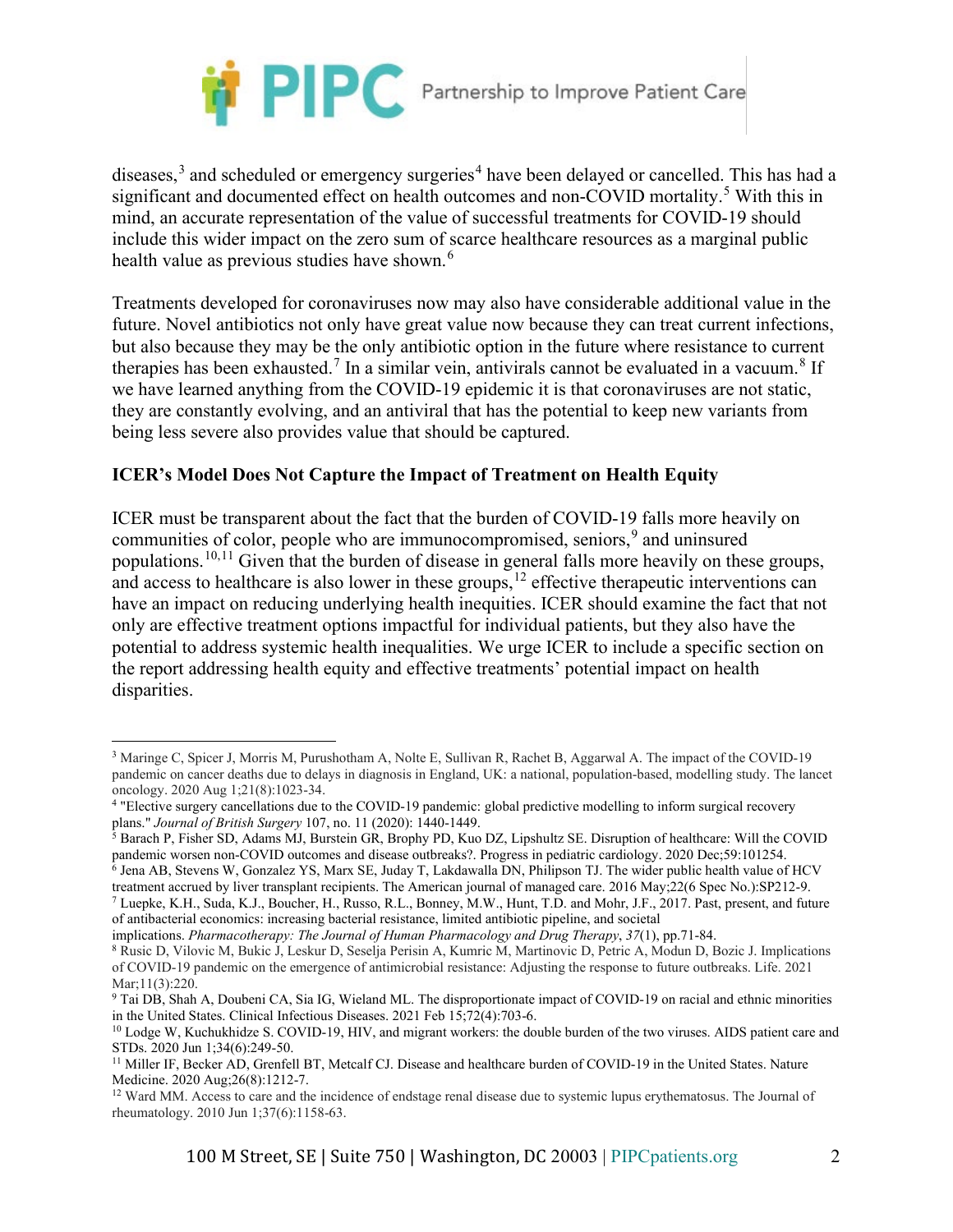

### **ICER Continues to Use the Quality-Adjusted Life Year, which is widely known to discriminate against people with disabilities, patients with chronic conditions, and older adults – populations hit hardest by the pandemic.**

Multiple studies have shown that cost-effectiveness models that use the quality-adjusted life year (QALY) discriminate against patients with chronic conditions<sup>[13](#page-2-0)</sup> and people with disabilities.<sup>[14](#page-2-1)</sup> There is widespread recognition that the use of the QALY is discriminatory. The QALY has historically been opposed by the American public and policy makers. The National Council on Disability (NCD), an independent federal agency, concluded in a 2019 report that QALYs discriminate by placing a lower value on treatments which extend the lives of people with chronic illnesses and disabilities. NCD recommended that policymakers and insurers reject QALYs as a method of measuring value for medical treatments.[15](#page-2-2) Throughout the pandemic, people with disabilities and chronic conditions have been hit hardest by COVID-19. They have experienced worse health outcomes, been subjected to discriminatory crisis standards of care, and too often have been viewed as disposable.<sup>[16](#page-2-3)</sup> Effective treatments for COVID-19 have the potential to be most meaningful to these individuals. Therefore, the QALY, which is known to undervalue treatments for people with disabilities, should not be used in this assessment.

Recent work shows that due to diminishing returns, traditional cost utility methods, like those ICER uses, overvalue treatments for mild illnesses and undervalue treatments for highly severe illnesses, and as a result such studies recommend underpaying for treatment of severe illnesses. ICER should be evolving away from use of the QALY, and, instead, measuring value based on the most up to date science and improved health utilities reflecting the value to the patient.

# **ICER Should Use a Transmission Model When Assessing Treatments for Infectious Diseases.**

Markov models and decision trees are commonly used for non-communicable diseases, as they are loosely based around disease progression over the course of the disease. Models used to represent communicable diseases have a very different structure. The population of interest is not just those with the disease at the onset of the model timeline, but also others within the population who may become infected. Even if the agents being evaluated are for treatment, not prevention, more effective treatment tends to mean lower periods of incubation and infection, which impacts transmission. Transmission models are regarded as best practice for estimating

<span id="page-2-0"></span><sup>13</sup> Paulden M. Recent amendments to NICE's value-based assessment of health technologies: implicitly inequitable?. Expert review of pharmacoeconomics & outcomes research. 2017 May 4;17(3):239-42.

<span id="page-2-1"></span><sup>14</sup> Nord E, Pinto JL, Richardson J, Menzel P, Ubel P. Incorporating societal concerns for fairness in numerical valuations of health programmes. Health economics. 1999 Feb;8(1):25-39.

<span id="page-2-2"></span><sup>&</sup>lt;sup>15</sup> https://www.ncd.gov/sites/default/files/NCD\_Quality\_Adjusted\_Life\_Report\_508.pdf <sup>16</sup> https://www.aapd.com/wp-content/uploads/2022/01/CDC-Letter\_FINAL.pdf

<span id="page-2-3"></span>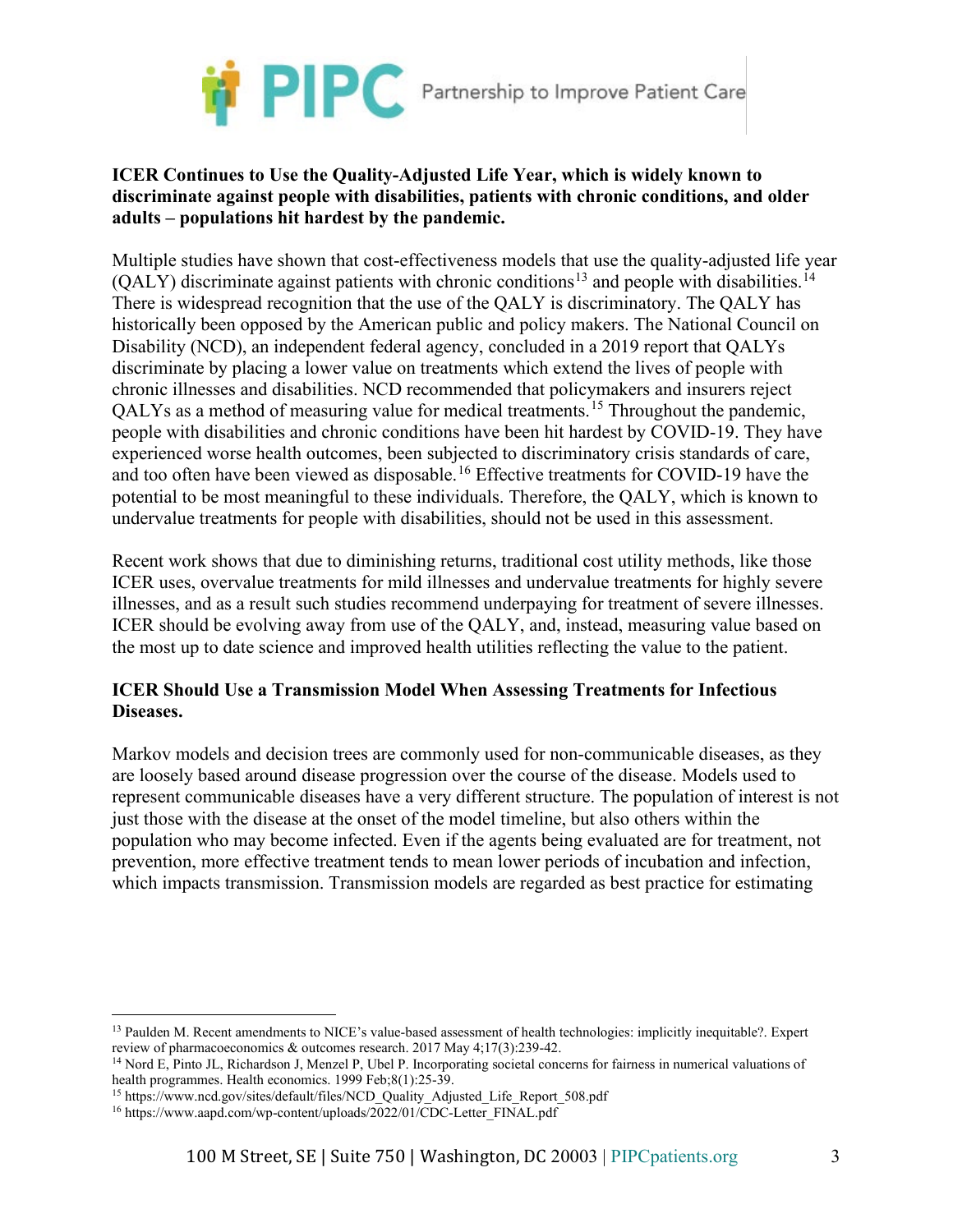

cost-effectiveness in infectious diseases with recent examples in HCV,<sup>[17](#page-3-0)</sup> HIV,<sup>[18](#page-3-1)</sup> HPV,<sup>[19](#page-3-2)</sup> influenza,  $^{20}$  $^{20}$  $^{20}$  pneumonia,  $^{21}$  $^{21}$  $^{21}$  and COVID-19.<sup>[22](#page-3-5)</sup>

The impact of effective treatments on behavioral aspects of the population that impact how public health systems are able to manage the pandemic is also documented. The availability of effective treatments is known to have a positive effect on the probability of cases being diagnosed,  $^{23}$  $^{23}$  $^{23}$  and how early they are diagnosed due to an increased propensity to seek testing by the general population.[24](#page-3-7) This can result in a population level health benefit that can only be measured with the use of a transmission model.

Using a transmission model would also allow the report to more ably assess the wider economic burden of failing to control an epidemic and its impact on economic and social wellbeing more broadly.<sup>[25](#page-3-8)</sup> Numerous commentators have made the point that where there are no therapeutic interventions available, the only options are to enforce considerable behavioral restrictions on society, which comes at great economic and mental health cost.<sup>[26](#page-3-9)</sup>

#### **Conclusion**

PIPC urges ICER to revisit its modeling choices to ensure it is capturing the full benefit of effective COVID-19 treatments on society, including health equity considerations.

<span id="page-3-0"></span><sup>17</sup> Scott N, McBryde ES, Thompson A, Doyle JS, Hellard ME. Treatment scale-up to achieve global HCV incidence and mortality elimination: a cost-effectiveness model. Gut. 2017 Aug 1;66(8):1507-15.

<span id="page-3-1"></span><sup>18</sup> Chesson, H.W. and Pinkerton, S.D., 2000. Sexually transmitted diseases and the increased risk for HIV transmission: implications for cost-effectiveness analyses of sexually transmitted disease prevention interventions. *Journal of acquired immune deficiency syndromes (1999)*, *24*(1), pp.48-56.

<span id="page-3-2"></span><sup>&</sup>lt;sup>19</sup> Jit M, Brisson M, Laprise JF, Choi YH. Comparison of two dose and three dose human papillomavirus vaccine schedules: cost effectiveness analysis based on transmission model. Bmj. 2015 Jan 7;350.

<span id="page-3-3"></span><sup>&</sup>lt;sup>20</sup> Pitman RJ, Nagy LD, Sculpher MJ. Cost-effectiveness of childhood influenza vaccination in England and Wales: results from a dynamic transmission model. Vaccine. 2013 Jan 30;31(6):927-42.

<span id="page-3-4"></span><sup>&</sup>lt;sup>21</sup> Tilahun GT, Makinde OD, Malonza D. Modelling and optimal control of pneumonia disease with cost-effective strategies. Journal of Biological Dynamics. 2017 Aug 11;11(sup2):400-26.

<span id="page-3-5"></span><sup>&</sup>lt;sup>22</sup> Aldila D. Cost-effectiveness and backward bifurcation analysis on COVID-19 transmission model considering direct and indirect transmission. Commun. Math. Biol. Neurosci.. 2020 Mar 8;2020(3)8

<span id="page-3-6"></span><sup>&</sup>lt;sup>23</sup> Zhai P, Ding Y, Wu X, Long J, Zhong Y, Li Y. The epidemiology, diagnosis and treatment of COVID-19. International journal of antimicrobial agents. 2020 May 1;55(5):105955.

<span id="page-3-7"></span><sup>24</sup> Hunter E, Price DA, Murphy E, van der Loeff IS, Baker KF, Lendrem D, Lendrem C, Schmid ML, Pareja-Cebrian L, Welch A, Payne BA. First experience of COVID-19 screening of health-care workers in England. The Lancet. 2020 May 2;395(10234):e77-8.

<span id="page-3-8"></span><sup>&</sup>lt;sup>25</sup> Miles D, Stedman M, Heald A. Living with COVID-19: balancing costs against benefits in the face of the virus. National Institute Economic Review. 2020 Aug;253:R60-76.

<span id="page-3-9"></span><sup>&</sup>lt;sup>26</sup> Atalan A. Is the lockdown important to prevent the COVID-19 pandemic? Effects on psychology, environment and economyperspective. Annals of medicine and surgery. 2020 Aug 1;56:38-42.